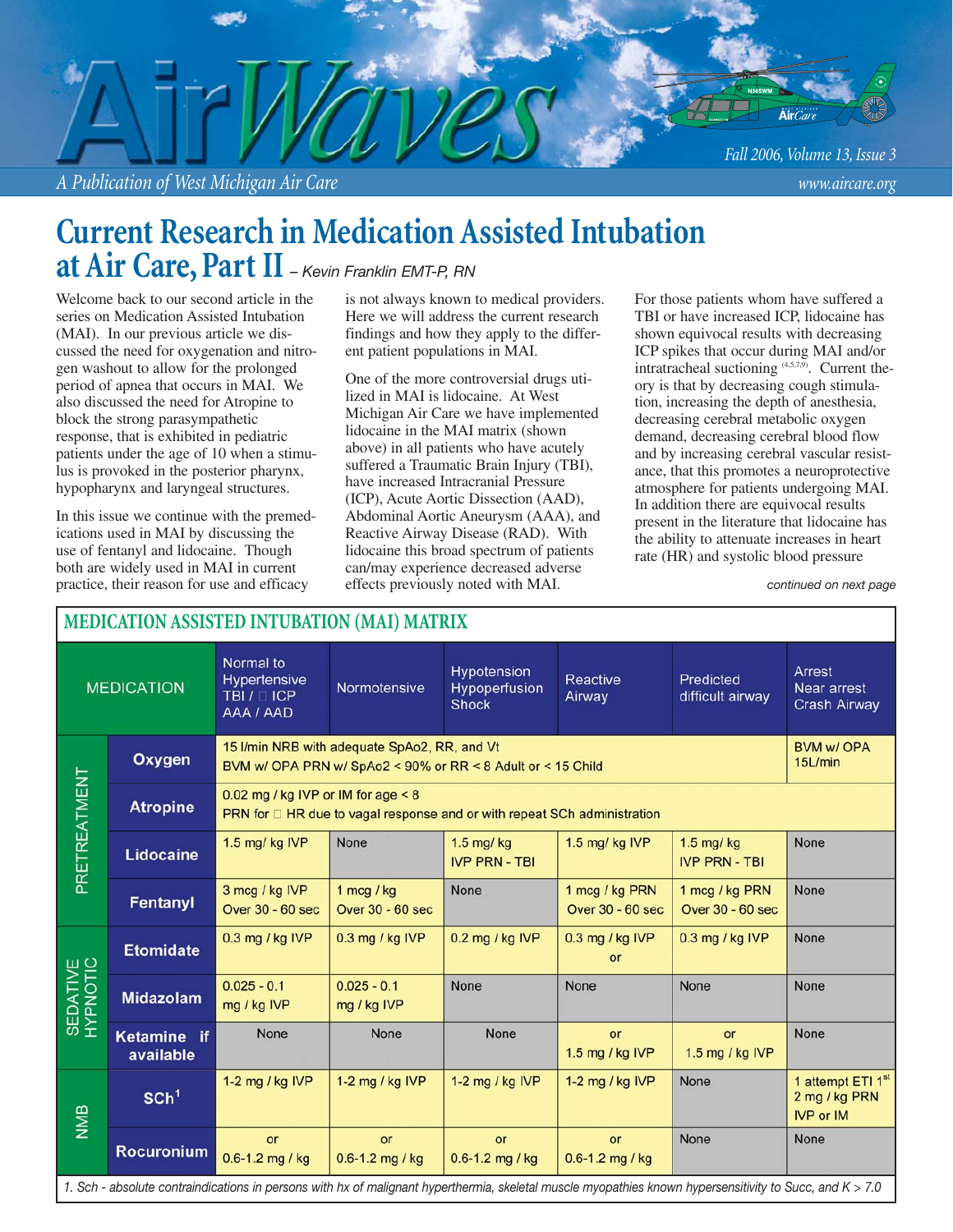#### **Current Research in Medication Assisted Intubation at Air Care, Part II** *(continued from page 1)*

(SBP) that correlate with changes in ICP during stimulation  $(4,5,7)$ .

Adverse outcomes associated with increased ICP include further extension of brain injury, brain stem herniation, increased or recurrent hemorrhage in cerebral blood vessels (from all causes of cerebral bleeds) and a decrease in the cerebral perfusion pressure (CPP).

Use of lidocaine in this patient population offers the opportunity to decrease the number and severity of ICP spikes during MAI and other stimulating procedures. With the low side effects from single dose lidocaine use, the potential benefits outweigh the adverse effects of lidocaine.

Lidocaine has also been used in patients suffering from AAA and AAD as an adjunctive medication to decrease the cough response to MAI and other stimulating procedures. It is theorized that by decreasing this response, the potential for aortic rupture from increased intrathoracic pressure is decreased. Currently literature is inconclusive and sparse in these patient populations and the potential advantages are limited. Due to evidence currently being evaluated,lidocaine use in this patient population may be discontinued from Air Care's MAI matrix.

The final use for lidocaine in MAI is in patients with RAD that require MAI. In this population current studies are equivocal as to its ability to improve MAI for patients with RAD. It is theorized that lidocaine has little to no effect on actual bronchial dilation but rather exerts it effect by limiting cough reflex (4,6,9). In this patient population limiting reflexive bronchospasm post stimulation has the potential to protect the patient with RAD from further ventilation compromise with minimal side effects from single dose therapy.

Two important points need to be addressed when using lidocaine for MAI. First, lidocaine must be administered at least 3 – 5 minutes prior to initiation of laryngoscopy in order to provide beneficial effects (4,6,7). The second important point is the dose of lidocaine administered during MAI is greater than what is commonly given for arrhythmia management. The current literature recommends 1.5mg/kg lidocaine IVP in order to obtain plasma concentrations necessary to produce the desired effects in these patient populations (4,5,6).

The last premedication used in MAI at Air Care is fentanyl. Fentanyl, a strong, short acting opiate with stable hemodynamic properties is used for all patients, except those that are hypotensive or arrest/near arrest.

**大家 医一个人 医一个人 医一个人 医一个人 医一个人 医** 

Fentanyl has two uses in MAI. The first is as an analgesic to decrease the painful stimulation present during laryngoscopy and endotracheal tube placement. Though in MAI we alter a patient's cognition and ability to respond, we have a responsibility to decrease or eliminate pain. Fentanyl offers excellent hemodynamic stability in large part to its lack of histamine release that is present in other opiods. In addition its onset of action is less then 1 minute and its duration of action at 7 minutes allows completion of MAI before deterioration of pharmacological effects (15).

Fentanyl is also used as an adjunct in MAI to decrease the hemodynamic response to airway manipulation (HR, SBP). In several studies fentanyl has been shown to limit the rise in HR and SBP that occur during laryngoscopy and endotracheal intubation (4,10,11,12,13). Failure to attenuate the normal physiological responses has the potential to be deleterious to patients suffering from increased ICP, TBI, AAD as well as AAA. In addition it has been shown that fentanyl helps control the changes in intraocular pressure that occur during MAI<sup>(14)</sup>.

The most common significant side effect seen with use of fentanyl in MAI is dose dependent apnea. Stockholm et al., demonstrated an increase in apnea from 53% to 87% after the addition of Fentanyl 100 or 250mcg IV respectively to their

MAI sequence. A further increase in apnea, from 53% to 100% of cases, occurred in patients receiving a single 500mcg bolus of Fentanyl during MAI. Due to this common side effect, the optimum dose recommended in the literature varies dependening on several factors facing the practitioner.

Currently at Air Care the 1mcg/kg dose of fentanyl for normotensive patients is used in order to minimize apnea related complications while attenuating hemodynamic response and providing analgesia. Exceptions to this include patients whom are hypertensive with increased ICP, TBI, AAA and AAD. In this subgroup of patients we chose to increase the dosage to 3mcg/kg in order to maximize the hemodynamic attenuation thus limiting adverse effects of increases in HR and SBP. Currently, an ongoing literature review of medical scientific journals and commonly used Emergency Medicine texts may propagate an increase of fentanyl to 3mcg/kg for most patients. For hypotensive and other patients whom attenuation of sympathetic response may be detrimental, Air Care has opted to hold fentanyl use in order to maintain what hemodynamic stability the patient has accomplished.

Lidocaine and fentanyl then conclude the premedications necessary for successful MAI in a broad spectrum of patients. In the next addition of AirWaves we will discuss the multiple sedative/hypnotic agents available for use in MAI and their roles in different patient populations.

#### **References:**

- 1. Roberts and Hedges, *Clinical Procedures in Emergency Medicine, 4th Edition,* Saunders, 2004, Philadelphia PA, pp100-114<br>2. Tintinalli, Judity E., Kelen, Gabo D., Stapczynski, J. Stephan., *Emergency Medicine A Comprehe*
- 3. Wolfson, Allan B., Harwood-Nuss' Clinical Practice of Emergency Medicine, 4th Edition, Lippincott Williams & Wilkins, 2005, Philadelphia PA, pp1151-1155
- 4. Wall, Ron M., Murphy, Michael F., Luten, Robert C., Shneider, Robert E., Manual of Emergency Airway Management, 2nd Edition, Lippincott
- Williams & Wilkins, 2004, Philadelphia PA, pp180-188 5. A.A. van den Berg, D. Savva and N.M. Honjol, *Attentuation of the haemodynamic responses to noxious stimuli in patients undergoing cataract*

- Anesthesiology, 2000; 93: 1198-1204<br>7. Yoshihiro, Hamaya, Ph.D., Shuji, Dohi M.D., Ph.D., *Differences in Cardiovascular Response to Airway Stimulation at Different Sites and Blockade*<br>67 of the Responses by Lidocaine, <u>An</u>
- 
- 9. Pandy, Chandra K., Raza, Mehdi, Ranjan, Rajeev, Lakra, Archana, Agarwal, Anil, Singh, Uttam, Singh, R.B., Singh, Prabhat K., *Intravenous*<br>Lidocaine suppresses Fentanyl-Induced Coughing: A Double-Blind, Prospective, Ran
- 
- 
- 10. Stockholm, R.J., Stanley, T.H., Pace, N.L., Gillmor, S., Groen, F., Hilkens, P., Fentanyl Pretreatment Modifies Anaesthetic Induction with Etomidate,<br>21. Song, Dajun, Whitten, Charles W., White, Paul F., Use of Remifen
- e*ndotracheal intubation, J*o<u>urnal of the American Associates of Nurse Anesthetists</u>, 1991; 59, #1: 91-96<br>14. Sweeney, J., Underhil, S., Dowd, T., Mostafa, S.M., *Modification By Fentanyl and Alfentanil Of The Intracocula*
- -

surgery. A comparison of magnesium sulphate, esmolol, lignocaine, nitroglycerine and placebo given i.v. with induction of anaesthesia, <u>European</u><br>Journal of Anaesthesiology, 1997; 14: 134-147<br>6. Maslow, Andrew D. M.D., Reg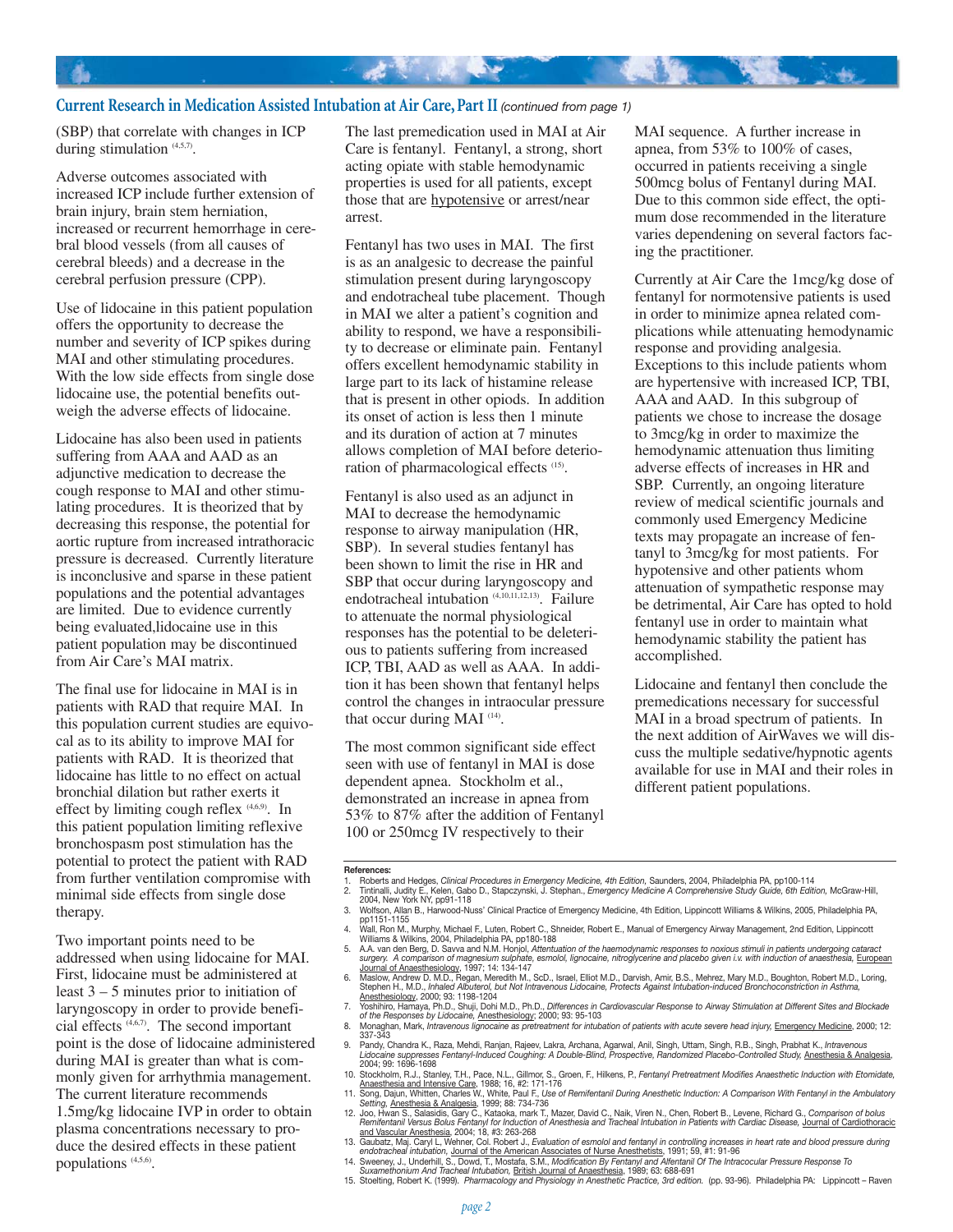# **Clinical Competency: Now or Never**

Do you know what it's like, all the pressure is on you and your thinking, it's now or never? This story is not about our patient, nor is it about the accident he encountered. It's about the skill it takes to help him. Darby Brauning, RN started his career with Air Care last November and had never seen an intubation from "behind the handle." Yet on this scene call in April he is now in charge of this trauma patient's airway. How then does one go from being neophyte to competent in a period of less than six months? It has taken many years of research, trial and error to decide the course of action for training new flight nurses at Air Care. Our education plan could be applied to any person and the skill you hope to become proficient in.

First step Darby recalls, he read and studied many chapters and articles relating to managing the airway. He began to understand the anatomy, the physiology of what he was causing in the airway, the indications for airway management and the complications of this procedure.

A thorough understanding of the medications he would use. Reviewing Walls' *Manual of Emergency Airway Management* was an everyday ritual.

"我们","你"一个人

Next, the psychomotor skills needed to be mastered and memorized. Practicing the technique outlined in Walls, the repeated coaching of his preceptors, and the one-on-one instruction of Dr. Ekblad, Air Care Medical Director was added to the daily training. The mannequin, *Air Man* was a regular companion for Darby and scenario-based training was added to his instruction. Its value has been proven in such courses as ACLS and PALS. Darby remembers dozens of scenarios from his preceptors utilizing many of his airway "options."

His final test was his Standard Evaluation by an objective crewmember. A hands-on, mannequin-based skills testing scenario, complete with medication administration and cervical spine immobilization was completed. After passing this unbiased evaluation of his proficiency, Darby was geared up and confident.

In April, Air Care was dispatched to a trauma scene call, with a patient who was barely responsive after heavy blood loss. While preparing his equipment and the patient's position, many thoughts go through his mind that has been reinforced in recent months. The pressure was on; it was "now or never." The voice of his preceptors tells him what to do and when to do it. The cords were very anterior, and Sellick's maneuver was carefully used to bring them into view. The medications used, neuromuscular blockers, were instrumental in making the patient fully relaxed, maximizing the visual field.

After placing the endotracheal tube on Darby's first attempt, and confirming its accurate placement, it was secured and the patient's care was continued until his recovery was complete. Little thought is then given to this procedure after it has proven successful. In providing good medical care, more thought and careful evaluation should be given to when we are triumphant and why.